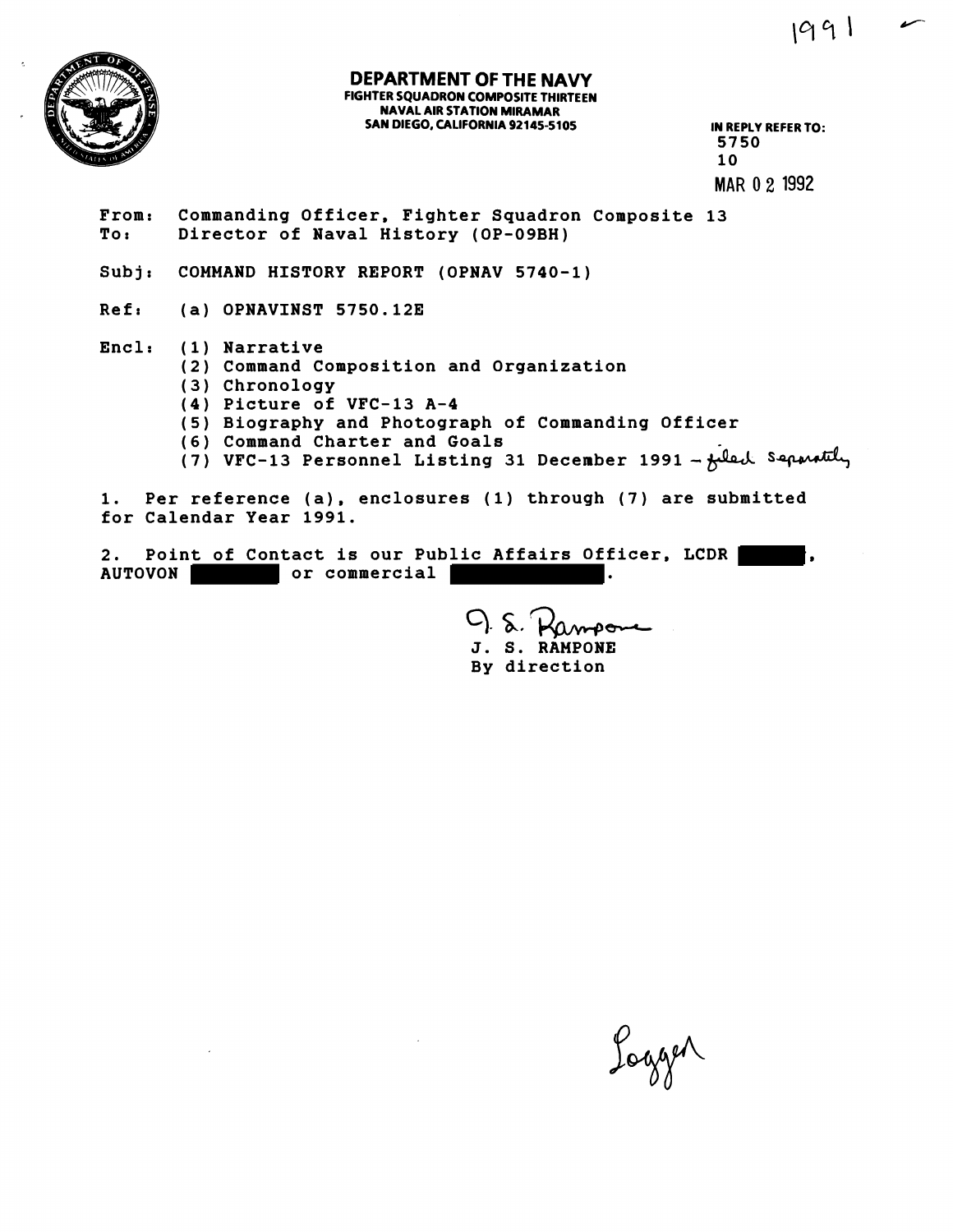## 1. History.

**The "Fighting saintsw of VFC-13 trace their origins back to 1946 when VF-753 was commissioned flying F6F-5 Hellcats. Today's squadron was formed on 01 September 1973 at NAS New Orleans during the reorganization of the U. S. Naval Reserve. Initially, the**  squadron operated the Chance Vought F-8H "Crusader" with a **compliment of 17 officers and 127 enlisted men, former members of**  VSF-76 and VSF-86. In April 1974, the "Saints" transitioned to the single seat A-4L "Skyhawk". As the demand for west coast **adversary services and other fleet support missions increased, the**  squadron was permanently transferred to NAS Miramar, arriving in **San Diego in February 1976. That summer, a transition was made from the A-4L to the more reliable two-seat TA-4J. 1983 marked the return of the single seat aircraft to VC-13 with the arrival of the A-4E, and in 1988, the squadron moved up to the A-4F "Super Fox\*', the more powerful and capable version of the Skyhawk. The change enhanced the squadron's ability to perform its adversary mission by providing a more worthy and accurate adversary aircraft** .

**Although the "Fighting Saints" provide target services for the regular Navy forces, the major emphasis is the development of a formidable dissimilar adversary threat. In recognition of that primary mission assignment, VC-13, on 22 April 1988 was proudly redesignated as Fighter Squadron Composite Thirteen (VFC-13). At the same time, the squadron logo was redesigned to reflect the**  changes undergone by the command over the past years. **logo incorporates as its focal point, the wings worn by the**  highest classification of Soviet fighter pilot, the "Snipper". **VFC-13 provides quality adversary training for Regular Navy Fleet and Replacement Squadrons and Air Wings, Reserve Fighter and Attack Squadrons, the U. S. Air Force, U. S. Marine Corps and Canadian Forces.** 

**VFC-13 was instrumental in training of the East/West Coast Fighter Squadrons for participation in Operation Desert Shield/Desert Storm War with Iraq.** 

**On 15 January, 1991 VFC-13 was awarded its third Excellence in**  Retention Award by Commander, Fleet Logistics Support Wing for **unsurpassed retention. efforts in 1990.** 

**On 20 February, 1991 VFC-13 was distinguish as the Best Overall Environmental Compliance in Hazardous Waste Management on board NAS Miramar, San Diego, CA.** 

**VFC-13 completed over 6 112 years and 32,340 accident free flight hours on 31 December 1991. These hours were flown in the most hazardous and demanding of all peacetime aviation environments: Air Combat/Tactics Maneuvering.**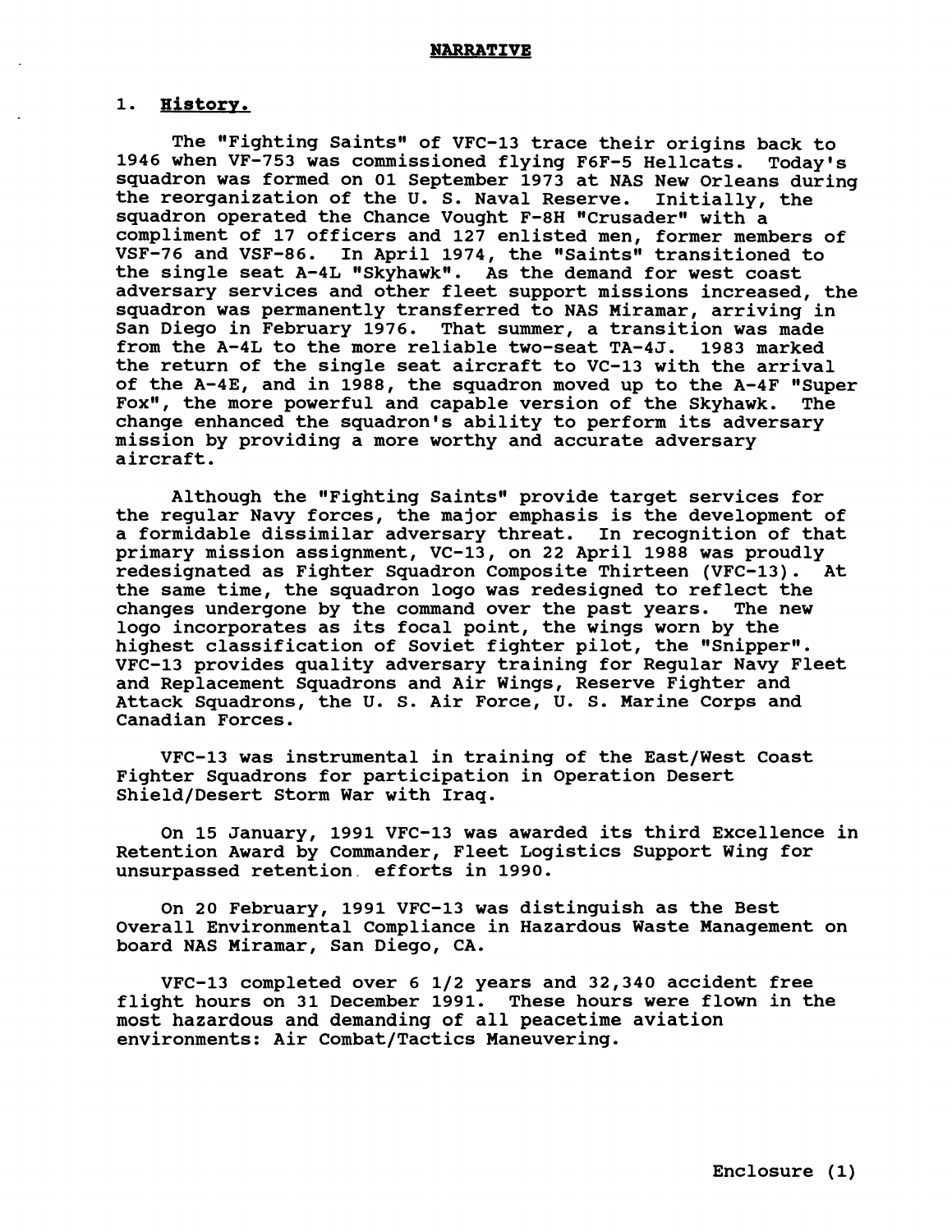1. **Mission.** To provide dissimilar air combat training (DACT) for Navy and Marine Corps and other fighter/strike fighter squadrons when tasked. To provide a variety of threat simulations for air and surface units including towed or air launched targets. Specific services include:

- a. Air Combat Maneuvering Training
- b. Air to Air Tactics
- c. Air to Air Gunnery Exercise
- d. Air to Air Missile Exercise
- e. Air Intercept and Radar Tracking Training
- f. CNO Special Projects
- g. Surface to Air Gunnery Exercises
- h. Surface to Air Missile Exercises

2. **Chain of Command.** The "Fighting Saints" are led by Commander Jerry M. Harris, USNR,<br>
Commander Walter L. Baker, USNR,<br>
Commander Walter L. Baker, USNR,<br>
Commanding Officer and Commander Walter L. Baker, USNR, Officer. VFC-13, base at NAS Miramar, San Diego, CA, is under the administrative and operational control of Commander, Fleet Logistics Support Wing located at NAS Dallas, TX, who reports to Commander, Naval Air Reserve Force, New Orleans, LA. Commander, Fighter Airborne Early Warning Wing U. S. Pacific at NAS Miramar, CA, is the senior command on board NAS Miramar and provides logistical support and scheduling authority.

3. **Manninq.** VFC-13 is manned with 243 personnel, 34 SELRES,7 TAR, 1 USN Officers, 87 SELRES, 114 TAR Enlisted. SELRES and TAR aircrew are hand picked for their expertise, professionalism and their instructional abilities. All aircrew have extensive fleet/adversary experience and average over 2800 flight hours.

**4.** aircraft. VFC-13 maintains and flies a total of 13 McDonell Douglas A-4 series aircraft including eight A-4F "Super Fox's" and five TA-4J1s. The TA-4J aircraft were modified with the installation of the P-8 engine for better thrust to weight. FA-18's are tentatively slated to replace the Skyhawks by 1994. All aircraft carry a tactical grey paint scheme and are assigned the tail code of Uniform Xray (UX). Previous designations and aircraft assigned are listed below:

| Date      | Designation     | Aircraft                                    |
|-----------|-----------------|---------------------------------------------|
| 1946      | $VF-783$        | F6F-5 Hellcat                               |
| 1946-1949 | $VF-53L$        | FG-1D Corsair                               |
| 1949-1955 | VF-821          | F4U-4 Corsair, F9F Panther                  |
| 1955-1958 | <b>VF-821</b>   | AD-4NA Skyraider                            |
| 1958-1968 | VF-821          | F9F-8B Cougar, FJ-3 Fury, A-4A/B Skyhawk    |
| 1968-1970 | <b>VSF-75X1</b> | A-4B Skyhawk                                |
| 1970–1973 |                 | VSF-76/VSF-86 A-4B/C Skyhawk, F-8H Crusader |
| 1973-1974 | $VC-13$         | F-8H Crusader                               |
| 1974-1988 | $VC-13$         | A-4L, TA-4J, A-4E Skyhawk                   |
| 1988-1992 | $VFC-13$        | A-4F, TA-4J Skyhawk                         |